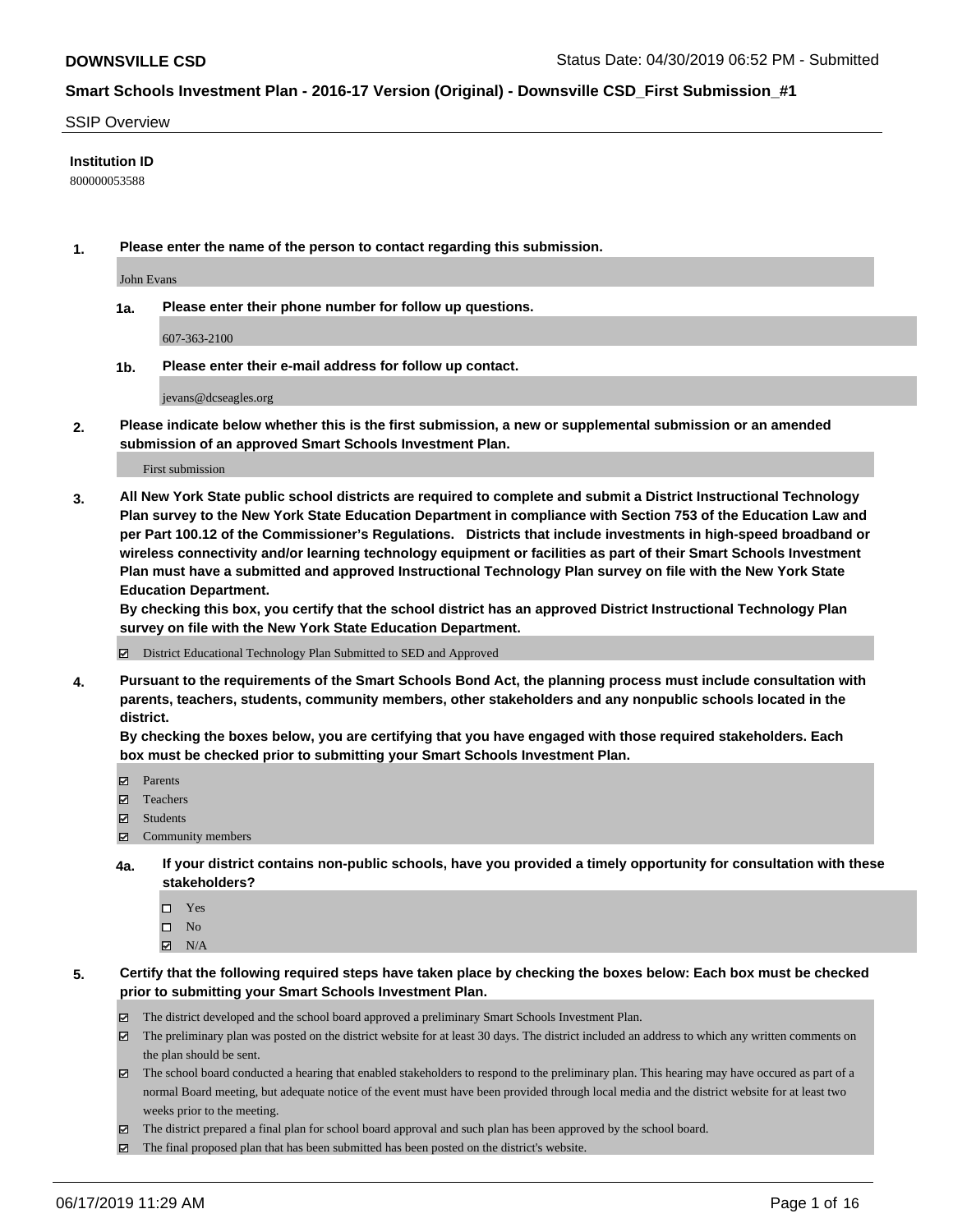SSIP Overview

**5a. Please upload the proposed Smart Schools Investment Plan (SSIP) that was posted on the district's website, along with any supporting materials. Note that this should be different than your recently submitted Educational Technology Survey. The Final SSIP, as approved by the School Board, should also be posted on the website and remain there during the course of the projects contained therein.**

DownsvilleCSDPreliminaryActionPlanforSmartBondsubmission.pdf

**5b. Enter the webpage address where the final Smart Schools Investment Plan is posted. The Plan should remain posted for the life of the included projects.**

http://www.dcseagles.org/BuildingsandGrounds.aspx

**6. Please enter an estimate of the total number of students and staff that will benefit from this Smart Schools Investment Plan based on the cumulative projects submitted to date.**

266

**7. An LEA/School District may partner with one or more other LEA/School Districts to form a consortium to pool Smart Schools Bond Act funds for a project that meets all other Smart School Bond Act requirements. Each school district participating in the consortium will need to file an approved Smart Schools Investment Plan for the project and submit a signed Memorandum of Understanding that sets forth the details of the consortium including the roles of each respective district.**

 $\Box$  The district plans to participate in a consortium to partner with other school district(s) to implement a Smart Schools project.

### **8. Please enter the name and 6-digit SED Code for each LEA/School District participating in the Consortium.**

| <b>Partner LEA/District</b> | <b>ISED BEDS Code</b> |
|-----------------------------|-----------------------|
| (No Response)               | (No Response)         |

#### **9. Please upload a signed Memorandum of Understanding with all of the participating Consortium partners.**

(No Response)

**10. Your district's Smart Schools Bond Act Allocation is:**

\$155,816

**11. Enter the budget sub-allocations by category that you are submitting for approval at this time. If you are not budgeting SSBA funds for a category, please enter 0 (zero.) If the value entered is \$0, you will not be required to complete that survey question.**

|                                       | Sub-<br>Allocations |
|---------------------------------------|---------------------|
| School Connectivity                   | $\overline{0}$      |
| Connectivity Projects for Communities | $\overline{0}$      |
| <b>Classroom Technology</b>           | 0                   |
| Pre-Kindergarten Classrooms           | 0                   |
| Replace Transportable Classrooms      |                     |
| High-Tech Security Features           | 146,209             |
| Totals:                               | 146,209             |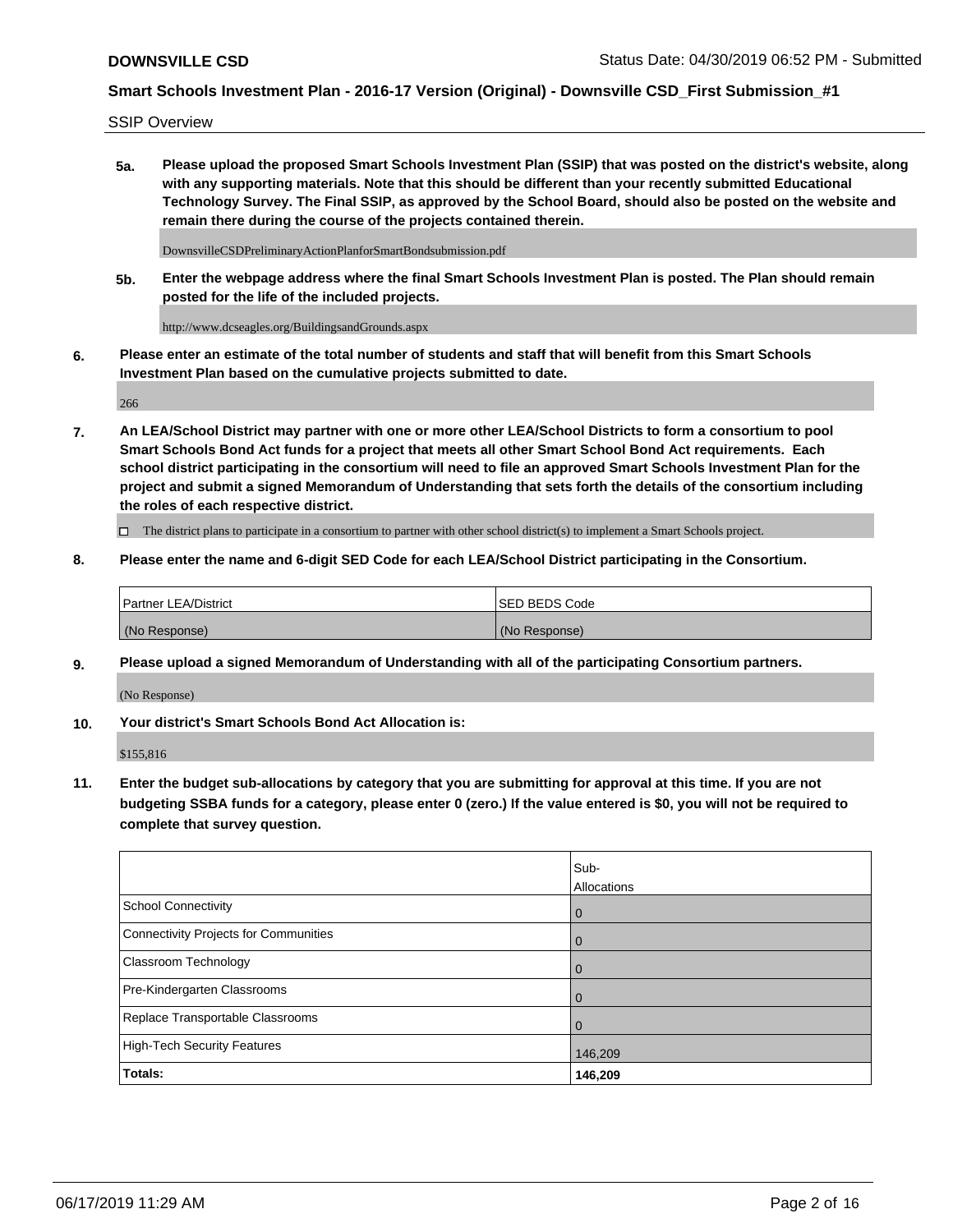School Connectivity

- **1. In order for students and faculty to receive the maximum benefit from the technology made available under the Smart Schools Bond Act, their school buildings must possess sufficient connectivity infrastructure to ensure that devices can be used during the school day. Smart Schools Investment Plans must demonstrate that:**
	- **• sufficient infrastructure that meets the Federal Communications Commission's 100 Mbps per 1,000 students standard currently exists in the buildings where new devices will be deployed, or**
	- **• is a planned use of a portion of Smart Schools Bond Act funds, or**
	- **• is under development through another funding source.**

**Smart Schools Bond Act funds used for technology infrastructure or classroom technology investments must increase the number of school buildings that meet or exceed the minimum speed standard of 100 Mbps per 1,000 students and staff within 12 months. This standard may be met on either a contracted 24/7 firm service or a "burstable" capability. If the standard is met under the burstable criteria, it must be:**

**1. Specifically codified in a service contract with a provider, and**

**2. Guaranteed to be available to all students and devices as needed, particularly during periods of high demand, such as computer-based testing (CBT) periods.**

**Please describe how your district already meets or is planning to meet this standard within 12 months of plan submission.**

(No Response)

**1a. If a district believes that it will be impossible to meet this standard within 12 months, it may apply for a waiver of this requirement, as described on the Smart Schools website. The waiver must be filed and approved by SED prior to submitting this survey.**

 $\Box$  By checking this box, you are certifying that the school district has an approved waiver of this requirement on file with the New York State Education Department.

#### **2. Connectivity Speed Calculator (Required)**

|                         | l Number of<br><b>Students</b> | Multiply by<br>100 Kbps | Divide by 1000 Current Speed<br>to Convert to<br>Required<br>l Speed in Mb | lin Mb           | Expected<br>Speed to be<br>Attained Within   Required<br>12 Months | <b>Expected Date</b><br>When<br>Speed Will be<br>Met |
|-------------------------|--------------------------------|-------------------------|----------------------------------------------------------------------------|------------------|--------------------------------------------------------------------|------------------------------------------------------|
| <b>Calculated Speed</b> | (No<br>Response)               | (No Response)           | (No<br>Response)                                                           | (No<br>Response) | (No<br>Response)                                                   | (No<br>Response)                                     |

**3. Describe how you intend to use Smart Schools Bond Act funds for high-speed broadband and/or wireless connectivity projects in school buildings.**

(No Response)

**4. Describe the linkage between the district's District Instructional Technology Plan and the proposed projects. (There should be a link between your response to this question and your response to Question 1 in Part E. Curriculum and Instruction "What are the district's plans to use digital connectivity and technology to improve teaching and learning?)**

(No Response)

**5. If the district wishes to have students and staff access the Internet from wireless devices within the school building, or in close proximity to it, it must first ensure that it has a robust Wi-Fi network in place that has sufficient bandwidth to meet user demand.**

**Please describe how you have quantified this demand and how you plan to meet this demand.**

(No Response)

**6. As indicated on Page 5 of the guidance, the Office of Facilities Planning will have to conduct a preliminary review**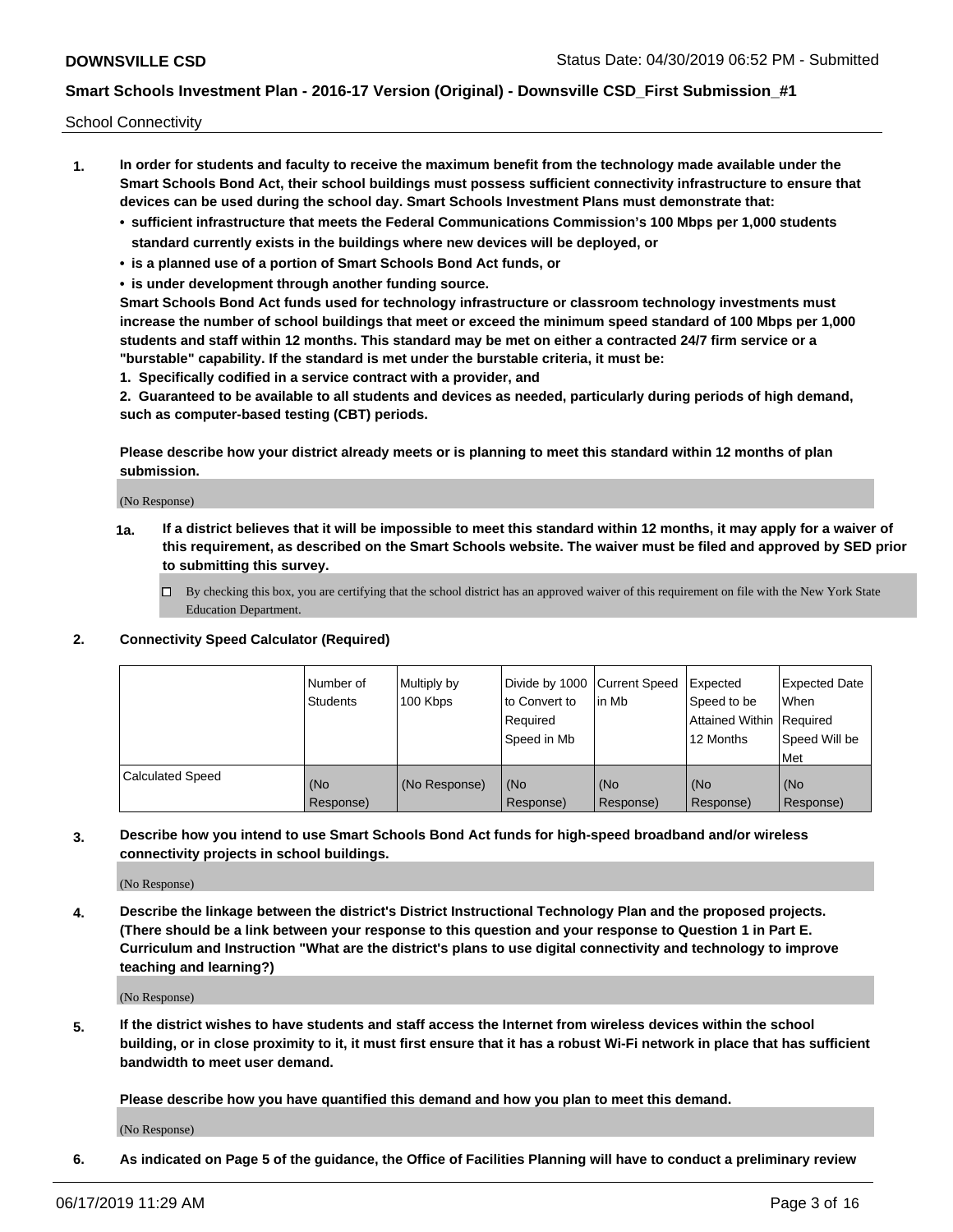School Connectivity

**of all capital projects, including connectivity projects.**

**Please indicate on a separate row each project number given to you by the Office of Facilities Planning.**

| Project Number |  |
|----------------|--|
|                |  |
| (No Response)  |  |
|                |  |

**7. Certain high-tech security and connectivity infrastructure projects may be eligible for an expedited review process as determined by the Office of Facilities Planning.**

**Was your project deemed eligible for streamlined review?**

(No Response)

**8. Include the name and license number of the architect or engineer of record.**

| Name          | License Number |
|---------------|----------------|
| (No Response) | (No Response)  |

**9. If you are submitting an allocation for School Connectivity complete this table. Note that the calculated Total at the bottom of the table must equal the Total allocation for this category that you entered in the SSIP Overview overall budget.** 

|                                            | Sub-              |
|--------------------------------------------|-------------------|
|                                            | <b>Allocation</b> |
| Network/Access Costs                       | (No Response)     |
| <b>Outside Plant Costs</b>                 | (No Response)     |
| School Internal Connections and Components | (No Response)     |
| <b>Professional Services</b>               | (No Response)     |
| Testing                                    | (No Response)     |
| <b>Other Upfront Costs</b>                 | (No Response)     |
| <b>Other Costs</b>                         | (No Response)     |
| Totals:                                    | 0                 |

**10. Please detail the type, quantity, per unit cost and total cost of the eligible items under each sub-category. This is especially important for any expenditures listed under the "Other" category. All expenditures must be eligible for tax-exempt financing to be reimbursed through the SSBA. Sufficient detail must be provided so that we can verify this is the case. If you have any questions, please contact us directly through smartschools@nysed.gov. NOTE: Wireless Access Points should be included in this category, not under Classroom Educational Technology, except those that will be loaned/purchased for nonpublic schools.**

| Select the allowable expenditure | Item to be purchased | Quantity      | <b>Cost per Item</b> | <b>Total Cost</b> |
|----------------------------------|----------------------|---------------|----------------------|-------------------|
| type.                            |                      |               |                      |                   |
| Repeat to add another item under |                      |               |                      |                   |
| each type.                       |                      |               |                      |                   |
| (No Response)                    | (No Response)        | (No Response) | (No Response)        | (No Response)     |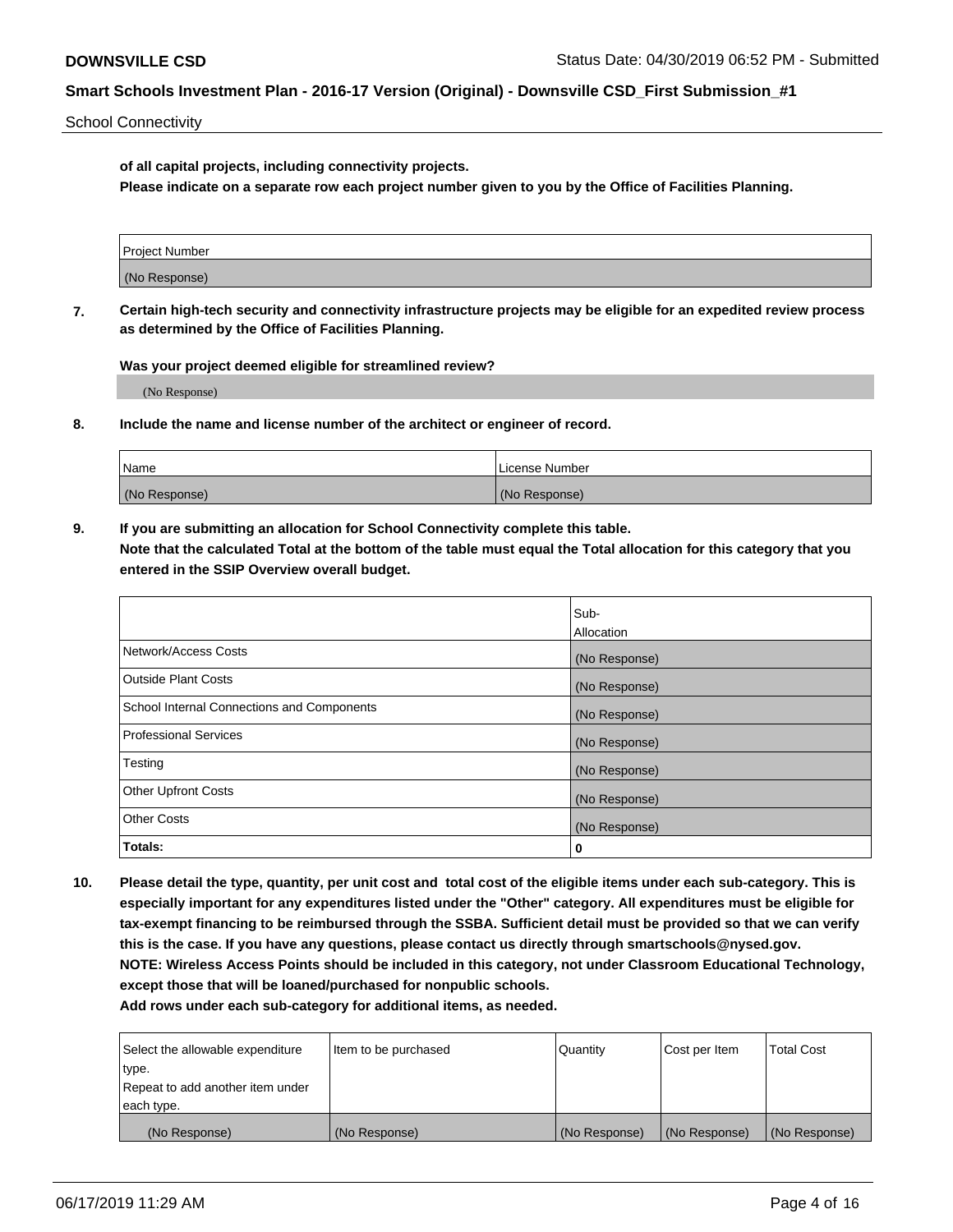Community Connectivity (Broadband and Wireless)

**1. Describe how you intend to use Smart Schools Bond Act funds for high-speed broadband and/or wireless connectivity projects in the community.**

(No Response)

**2. Please describe how the proposed project(s) will promote student achievement and increase student and/or staff access to the Internet in a manner that enhances student learning and/or instruction outside of the school day and/or school building.**

(No Response)

**3. Community connectivity projects must comply with all the necessary local building codes and regulations (building and related permits are not required prior to plan submission).**

 $\Box$  I certify that we will comply with all the necessary local building codes and regulations.

**4. Please describe the physical location of the proposed investment.**

(No Response)

**5. Please provide the initial list of partners participating in the Community Connectivity Broadband Project, along with their Federal Tax Identification (Employer Identification) number.**

| <b>Project Partners</b> | l Federal ID # |
|-------------------------|----------------|
| (No Response)           | (No Response)  |

**6. If you are submitting an allocation for Community Connectivity, complete this table.**

**Note that the calculated Total at the bottom of the table must equal the Total allocation for this category that you entered in the SSIP Overview overall budget.**

|                                    | Sub-Allocation |
|------------------------------------|----------------|
| Network/Access Costs               | (No Response)  |
| <b>Outside Plant Costs</b>         | (No Response)  |
| <b>Tower Costs</b>                 | (No Response)  |
| <b>Customer Premises Equipment</b> | (No Response)  |
| <b>Professional Services</b>       | (No Response)  |
| Testing                            | (No Response)  |
| <b>Other Upfront Costs</b>         | (No Response)  |
| <b>Other Costs</b>                 | (No Response)  |
| Totals:                            | 0              |

**7. Please detail the type, quantity, per unit cost and total cost of the eligible items under each sub-category. This is especially important for any expenditures listed under the "Other" category. All expenditures must be capital-bond eligible to be reimbursed through the SSBA. If you have any questions, please contact us directly through smartschools@nysed.gov.**

| Select the allowable expenditure | Item to be purchased | Quantity      | Cost per Item | <b>Total Cost</b> |
|----------------------------------|----------------------|---------------|---------------|-------------------|
| type.                            |                      |               |               |                   |
| Repeat to add another item under |                      |               |               |                   |
| each type.                       |                      |               |               |                   |
| (No Response)                    | (No Response)        | (No Response) | (No Response) | (No Response)     |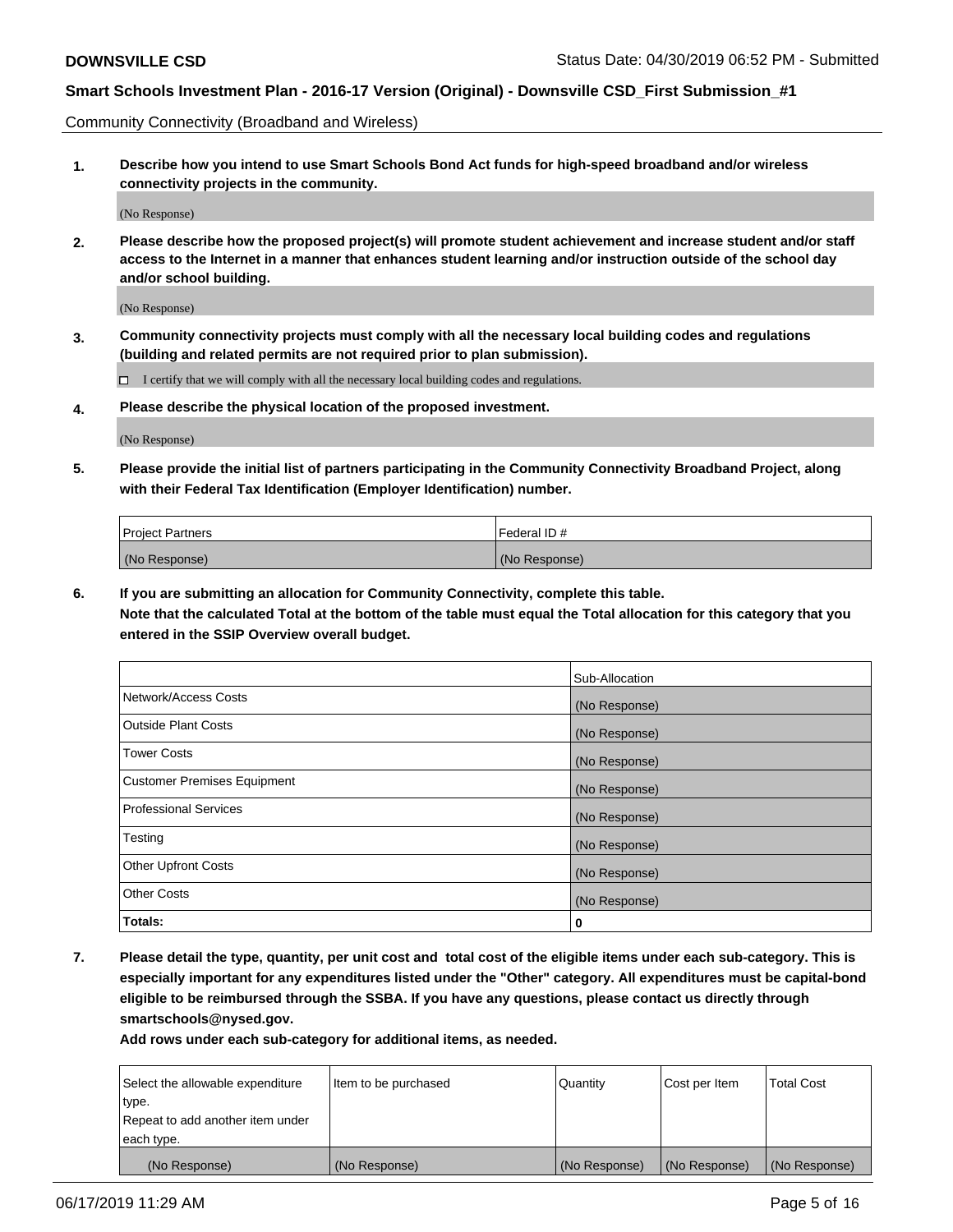#### Classroom Learning Technology

**1. In order for students and faculty to receive the maximum benefit from the technology made available under the Smart Schools Bond Act, their school buildings must possess sufficient connectivity infrastructure to ensure that devices can be used during the school day. Smart Schools Investment Plans must demonstrate that sufficient infrastructure that meets the Federal Communications Commission's 100 Mbps per 1,000 students standard currently exists in the buildings where new devices will be deployed, or is a planned use of a portion of Smart Schools Bond Act funds, or is under development through another funding source. Smart Schools Bond Act funds used for technology infrastructure or classroom technology investments must increase the number of school buildings that meet or exceed the minimum speed standard of 100 Mbps per 1,000 students and staff within 12 months. This standard may be met on either a contracted 24/7 firm service or a**

- **"burstable" capability. If the standard is met under the burstable criteria, it must be:**
- **1. Specifically codified in a service contract with a provider, and**

**2. Guaranteed to be available to all students and devices as needed, particularly during periods of high demand, such as computer-based testing (CBT) periods.**

**Please describe how your district already meets or is planning to meet this standard within 12 months of plan submission.**

(No Response)

- **1a. If a district believes that it will be impossible to meet this standard within 12 months, it may apply for a waiver of this requirement, as described on the Smart Schools website. The waiver must be filed and approved by SED prior to submitting this survey.**
	- By checking this box, you are certifying that the school district has an approved waiver of this requirement on file with the New York State Education Department.

#### **2. Connectivity Speed Calculator (Required)**

|                         | I Number of<br>Students | Multiply by<br>100 Kbps | to Convert to<br>Required<br>Speed in Mb | Divide by 1000 Current Speed Expected<br>lin Mb | Speed to be<br>Attained Within Required<br>12 Months | Expected Date<br>When<br>Speed Will be<br>Met |
|-------------------------|-------------------------|-------------------------|------------------------------------------|-------------------------------------------------|------------------------------------------------------|-----------------------------------------------|
| <b>Calculated Speed</b> | (No<br>Response)        | (No Response)           | (No<br>Response)                         | (No<br>Response)                                | (No<br>Response)                                     | (No<br>Response)                              |

**3. If the district wishes to have students and staff access the Internet from wireless devices within the school building, or in close proximity to it, it must first ensure that it has a robust Wi-Fi network in place that has sufficient bandwidth to meet user demand.**

**Please describe how you have quantified this demand and how you plan to meet this demand.**

(No Response)

**4. All New York State public school districts are required to complete and submit an Instructional Technology Plan survey to the New York State Education Department in compliance with Section 753 of the Education Law and per Part 100.12 of the Commissioner's Regulations.**

**Districts that include educational technology purchases as part of their Smart Schools Investment Plan must have a submitted and approved Instructional Technology Plan survey on file with the New York State Education Department.**

- $\Box$  By checking this box, you are certifying that the school district has an approved Instructional Technology Plan survey on file with the New York State Education Department.
- **5. Describe the devices you intend to purchase and their compatibility with existing or planned platforms or systems. Specifically address the adequacy of each facility's electrical, HVAC and other infrastructure necessary to install and support the operation of the planned technology.**

(No Response)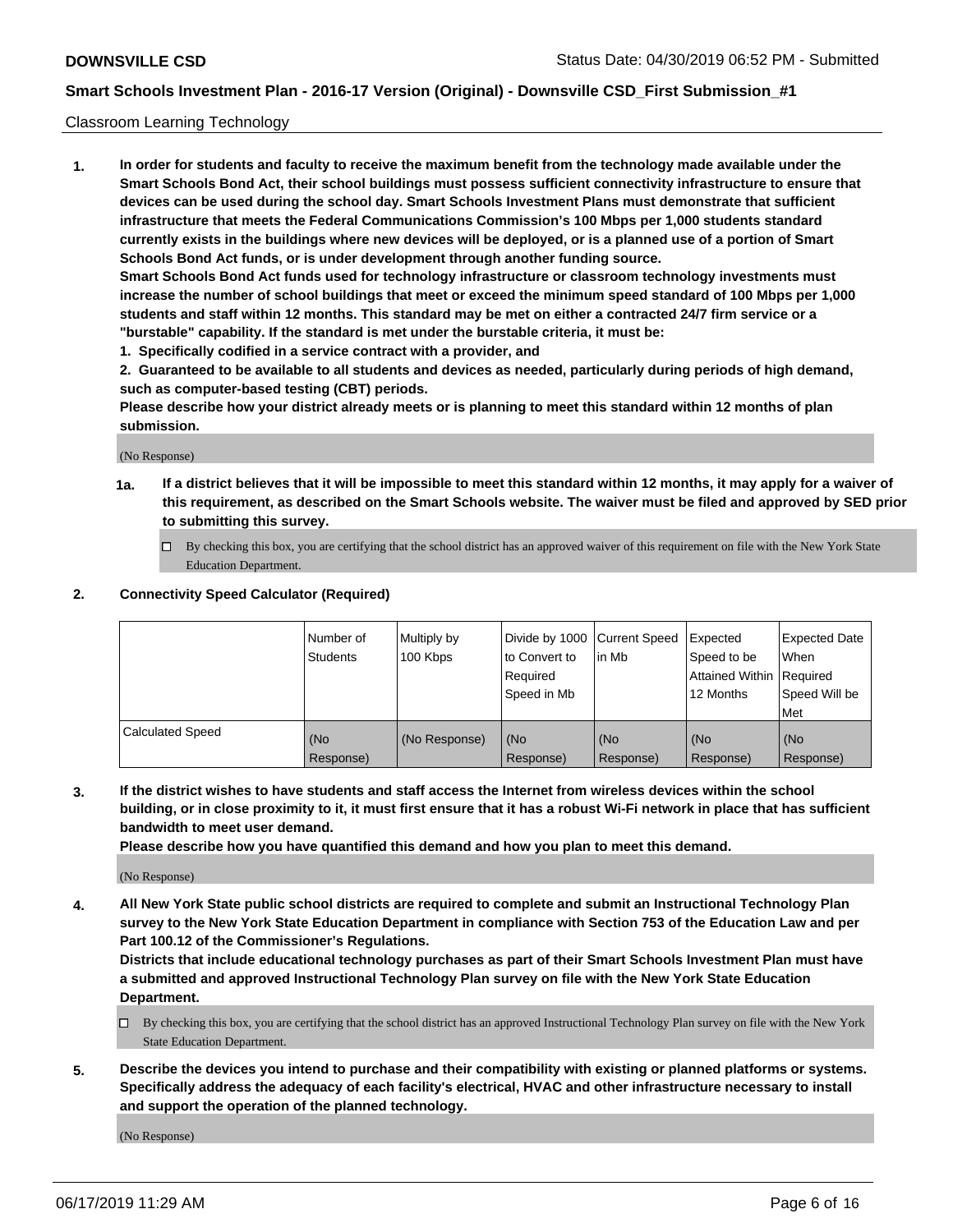#### Classroom Learning Technology

- **6. Describe how the proposed technology purchases will:**
	- **> enhance differentiated instruction;**
	- **> expand student learning inside and outside the classroom;**
	- **> benefit students with disabilities and English language learners; and**
	- **> contribute to the reduction of other learning gaps that have been identified within the district.**

**The expectation is that districts will place a priority on addressing the needs of students who struggle to succeed in a rigorous curriculum. Responses in this section should specifically address this concern and align with the district's Instructional Technology Plan (in particular Question 2 of E. Curriculum and Instruction: "Does the district's instructional technology plan address the needs of students with disabilities to ensure equitable access to instruction, materials and assessments?" and Question 3 of the same section: "Does the district's instructional technology plan address the provision of assistive technology specifically for students with disabilities to ensure access to and participation in the general curriculum?"**

(No Response)

**7. Where appropriate, describe how the proposed technology purchases will enhance ongoing communication with parents and other stakeholders and help the district facilitate technology-based regional partnerships, including distance learning and other efforts.**

(No Response)

**8. Describe the district's plan to provide professional development to ensure that administrators, teachers and staff can employ the technology purchased to enhance instruction successfully.**

**Note: This response should be aligned and expanded upon in accordance with your district's response to Question 1 of F. Professional Development of your Instructional Technology Plan: "Please provide a summary of professional development offered to teachers and staff, for the time period covered by this plan, to support technology to enhance teaching and learning. Please include topics, audience and method of delivery within your summary."**

(No Response)

- **9. Districts must contact the SUNY/CUNY teacher preparation program that supplies the largest number of the district's new teachers to request advice on innovative uses and best practices at the intersection of pedagogy and educational technology.**
	- By checking this box, you certify that you have contacted the SUNY/CUNY teacher preparation program that supplies the largest number of your new teachers to request advice on these issues.
	- **9a. Please enter the name of the SUNY or CUNY Institution that you contacted.**

(No Response)

**9b. Enter the primary Institution phone number.**

(No Response)

**9c. Enter the name of the contact person with whom you consulted and/or will be collaborating with on innovative uses of technology and best practices.**

(No Response)

**10. A district whose Smart Schools Investment Plan proposes the purchase of technology devices and other hardware must account for nonpublic schools in the district.**

**Are there nonpublic schools within your school district?**

Yes

 $\square$  No

**11. Nonpublic Classroom Technology Loan Calculator**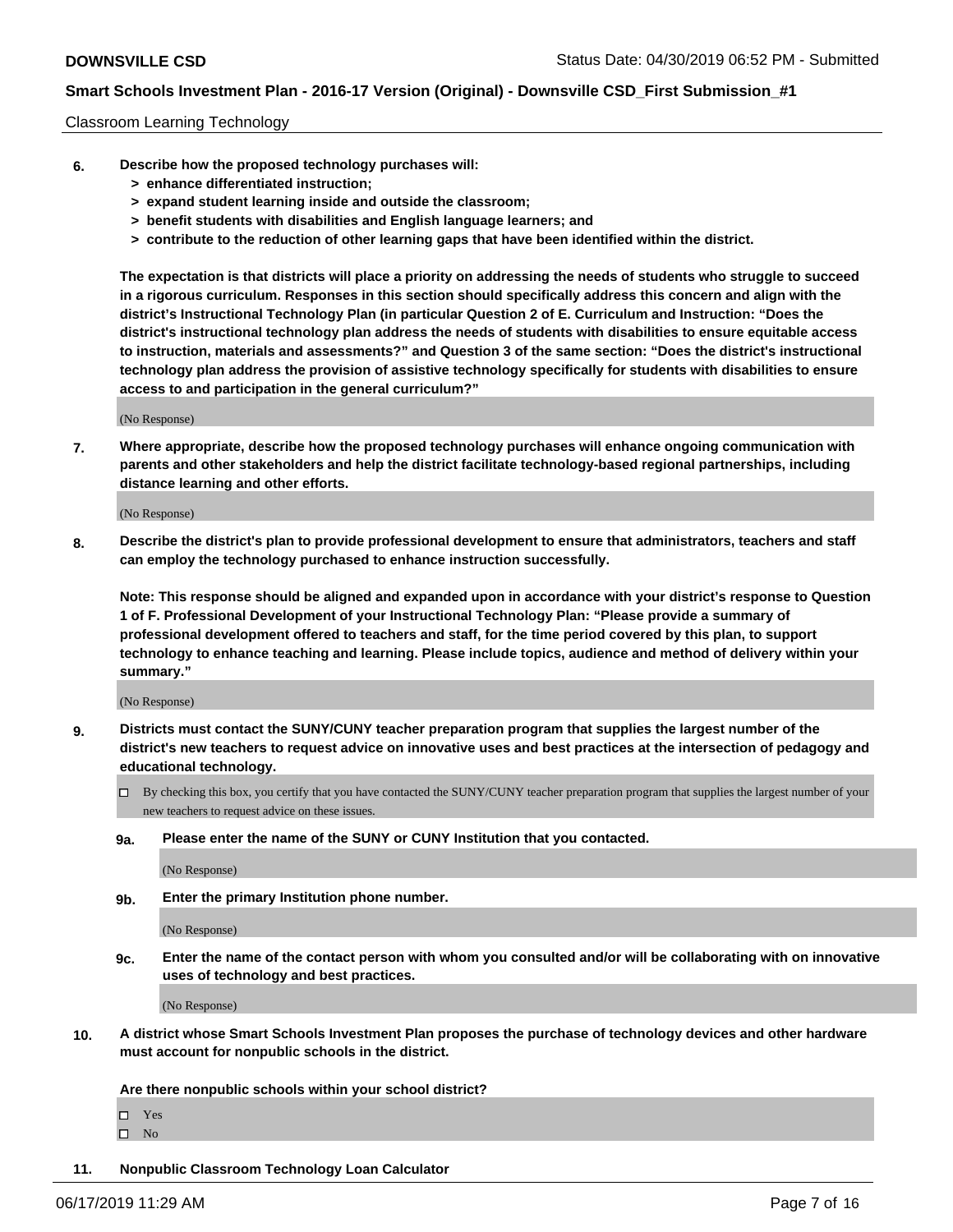#### Classroom Learning Technology

**The Smart Schools Bond Act provides that any Classroom Learning Technology purchases made using Smart Schools funds shall be lent, upon request, to nonpublic schools in the district. However, no school district shall be required to loan technology in amounts greater than the total obtained and spent on technology pursuant to the Smart Schools Bond Act and the value of such loan may not exceed the total of \$250 multiplied by the nonpublic school enrollment in the base year at the time of enactment. See:**

**http://www.p12.nysed.gov/mgtserv/smart\_schools/docs/Smart\_Schools\_Bond\_Act\_Guidance\_04.27.15\_Final.pdf.**

|                                       | 1. Classroom<br>Technology<br>Sub-allocation | 2. Public<br>l Enrollment<br>$(2014-15)$ | l 3. Nonpublic<br>l Enrollment<br>$(2014 - 15)$ | l 4. Sum of<br>Public and<br>l Nonpublic<br>Enrollment                                        | 15. Total Per<br>Pupil Sub-<br>l allocation | l 6. Total<br>Nonpublic Loan<br>Amount |
|---------------------------------------|----------------------------------------------|------------------------------------------|-------------------------------------------------|-----------------------------------------------------------------------------------------------|---------------------------------------------|----------------------------------------|
| Calculated Nonpublic Loan<br>l Amount |                                              |                                          |                                                 | (No Response)   (No Response)   (No Response)   (No Response)   (No Response)   (No Response) |                                             |                                        |

**12. To ensure the sustainability of technology purchases made with Smart Schools funds, districts must demonstrate a long-term plan to maintain and replace technology purchases supported by Smart Schools Bond Act funds. This sustainability plan shall demonstrate a district's capacity to support recurring costs of use that are ineligible for Smart Schools Bond Act funding such as device maintenance, technical support, Internet and wireless fees, maintenance of hotspots, staff professional development, building maintenance and the replacement of incidental items. Further, such a sustainability plan shall include a long-term plan for the replacement of purchased devices and equipment at the end of their useful life with other funding sources.**

 $\Box$  By checking this box, you certify that the district has a sustainability plan as described above.

**13. Districts must ensure that devices purchased with Smart Schools Bond funds will be distributed, prepared for use, maintained and supported appropriately. Districts must maintain detailed device inventories in accordance with generally accepted accounting principles.**

By checking this box, you certify that the district has a distribution and inventory management plan and system in place.

**14. If you are submitting an allocation for Classroom Learning Technology complete this table. Note that the calculated Total at the bottom of the table must equal the Total allocation for this category that you entered in the SSIP Overview overall budget.**

|                          | Sub-Allocation |
|--------------------------|----------------|
| Interactive Whiteboards  | (No Response)  |
| <b>Computer Servers</b>  | (No Response)  |
| <b>Desktop Computers</b> | (No Response)  |
| <b>Laptop Computers</b>  | (No Response)  |
| <b>Tablet Computers</b>  | (No Response)  |
| <b>Other Costs</b>       | (No Response)  |
| Totals:                  | 0              |

**15. Please detail the type, quantity, per unit cost and total cost of the eligible items under each sub-category. This is especially important for any expenditures listed under the "Other" category. All expenditures must be capital-bond eligible to be reimbursed through the SSBA. If you have any questions, please contact us directly through smartschools@nysed.gov.**

**Please specify in the "Item to be Purchased" field which specific expenditures and items are planned to meet the district's nonpublic loan requirement, if applicable.**

**NOTE: Wireless Access Points that will be loaned/purchased for nonpublic schools should ONLY be included in this category, not under School Connectivity, where public school districts would list them.**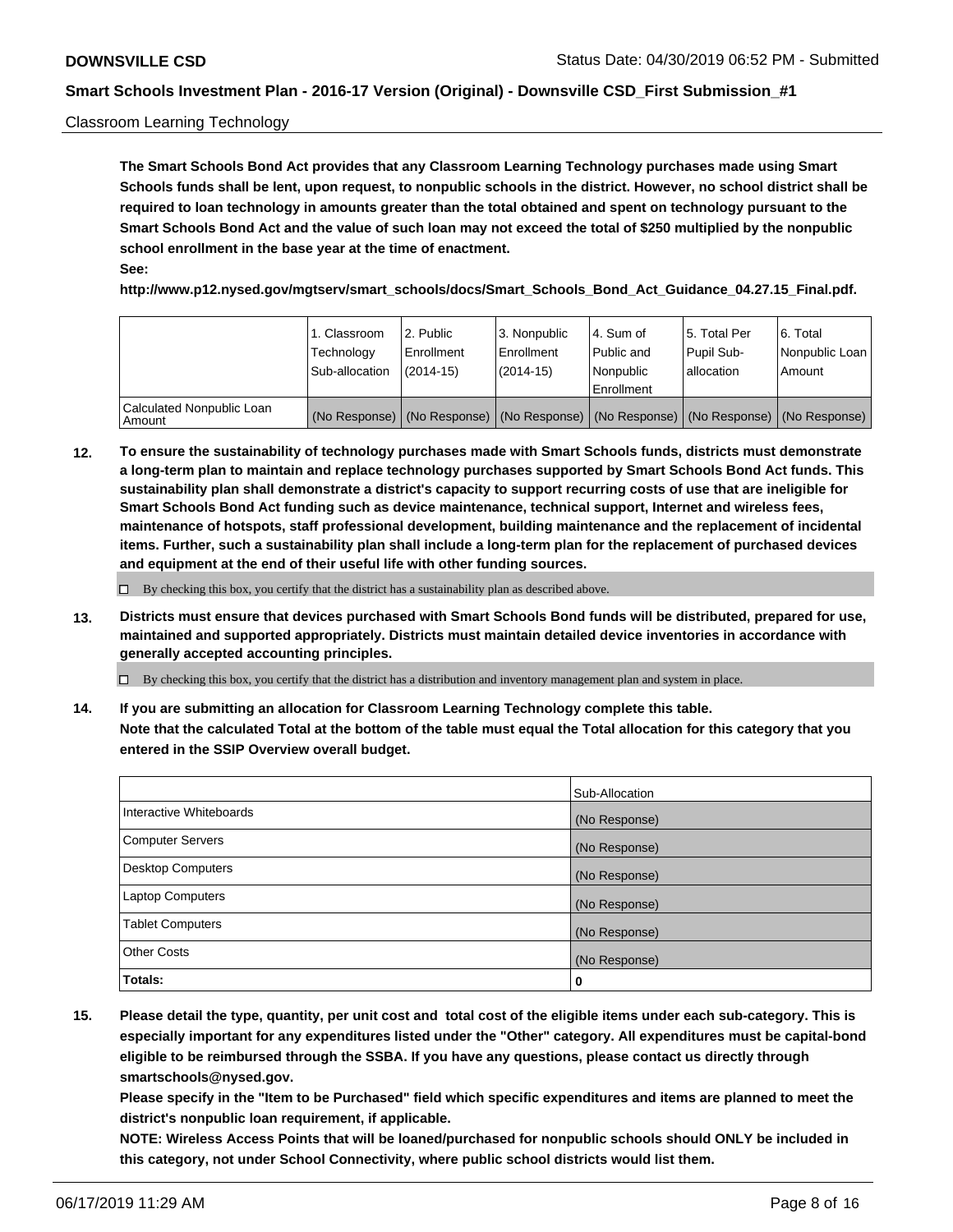Classroom Learning Technology

| Select the allowable expenditure | Iltem to be Purchased | Quantity      | Cost per Item | <b>Total Cost</b> |
|----------------------------------|-----------------------|---------------|---------------|-------------------|
| type.                            |                       |               |               |                   |
| Repeat to add another item under |                       |               |               |                   |
| each type.                       |                       |               |               |                   |
| (No Response)                    | (No Response)         | (No Response) | (No Response) | (No Response)     |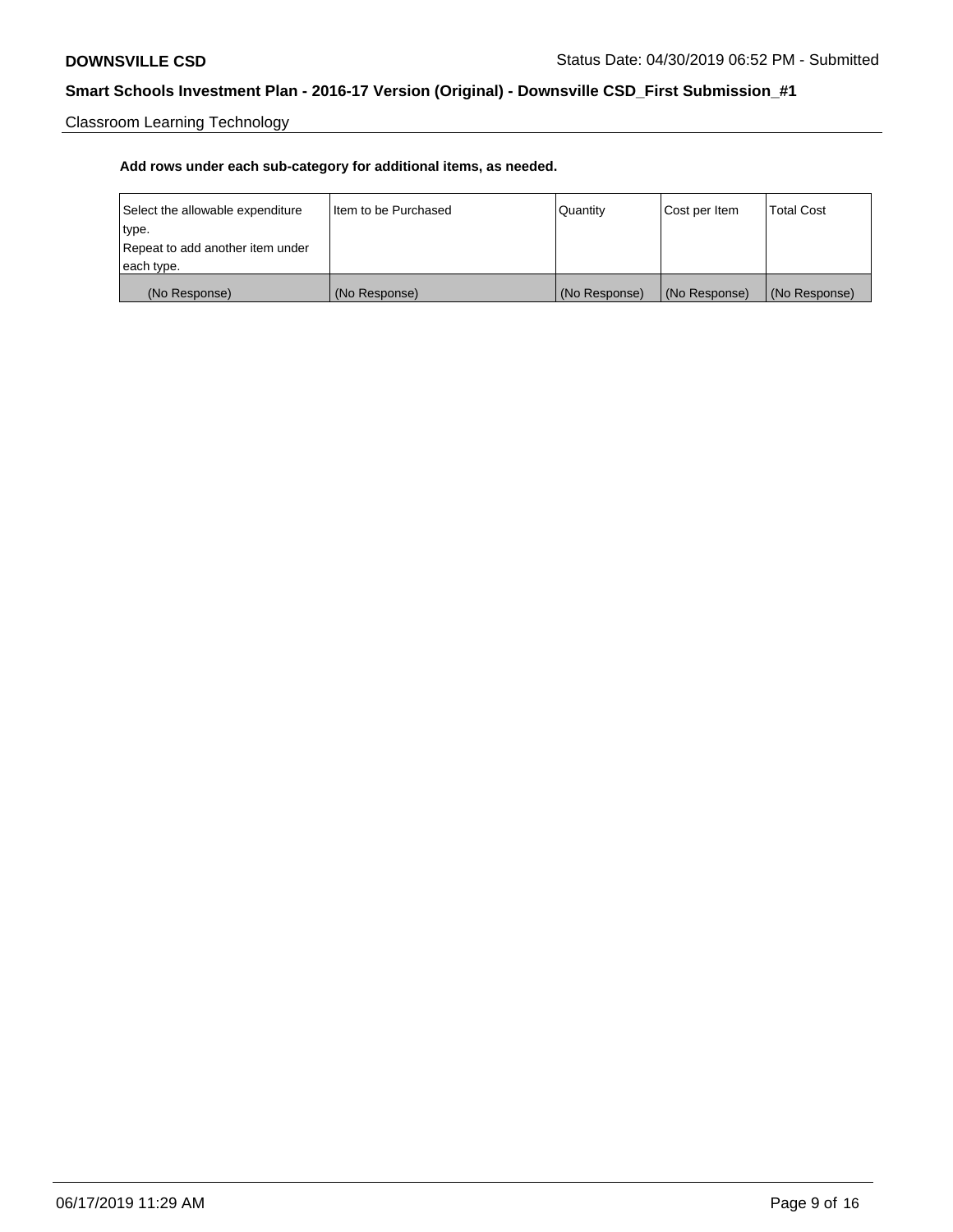#### Pre-Kindergarten Classrooms

**1. Provide information regarding how and where the district is currently serving pre-kindergarten students and justify the need for additional space with enrollment projections over 3 years.**

(No Response)

- **2. Describe the district's plan to construct, enhance or modernize education facilities to accommodate prekindergarten programs. Such plans must include:**
	- **Specific descriptions of what the district intends to do to each space;**
	- **An affirmation that pre-kindergarten classrooms will contain a minimum of 900 square feet per classroom;**
	- **The number of classrooms involved;**
	- **The approximate construction costs per classroom; and**
	- **Confirmation that the space is district-owned or has a long-term lease that exceeds the probable useful life of the improvements.**

(No Response)

**3. Smart Schools Bond Act funds may only be used for capital construction costs. Describe the type and amount of additional funds that will be required to support ineligible ongoing costs (e.g. instruction, supplies) associated with any additional pre-kindergarten classrooms that the district plans to add.**

(No Response)

**4. All plans and specifications for the erection, repair, enlargement or remodeling of school buildings in any public school district in the State must be reviewed and approved by the Commissioner. Districts that plan capital projects using their Smart Schools Bond Act funds will undergo a Preliminary Review Process by the Office of Facilities Planning.**

**Please indicate on a separate row each project number given to you by the Office of Facilities Planning.**

| Project Number |  |
|----------------|--|
| (No Response)  |  |
|                |  |

**5. If you have made an allocation for Pre-Kindergarten Classrooms, complete this table.**

**Note that the calculated Total at the bottom of the table must equal the Total allocation for this category that you entered in the SSIP Overview overall budget.**

|                                          | Sub-Allocation |
|------------------------------------------|----------------|
| Construct Pre-K Classrooms               | (No Response)  |
| Enhance/Modernize Educational Facilities | (No Response)  |
| <b>Other Costs</b>                       | (No Response)  |
| Totals:                                  | 0              |

**6. Please detail the type, quantity, per unit cost and total cost of the eligible items under each sub-category. This is especially important for any expenditures listed under the "Other" category. All expenditures must be capital-bond eligible to be reimbursed through the SSBA. If you have any questions, please contact us directly through smartschools@nysed.gov.**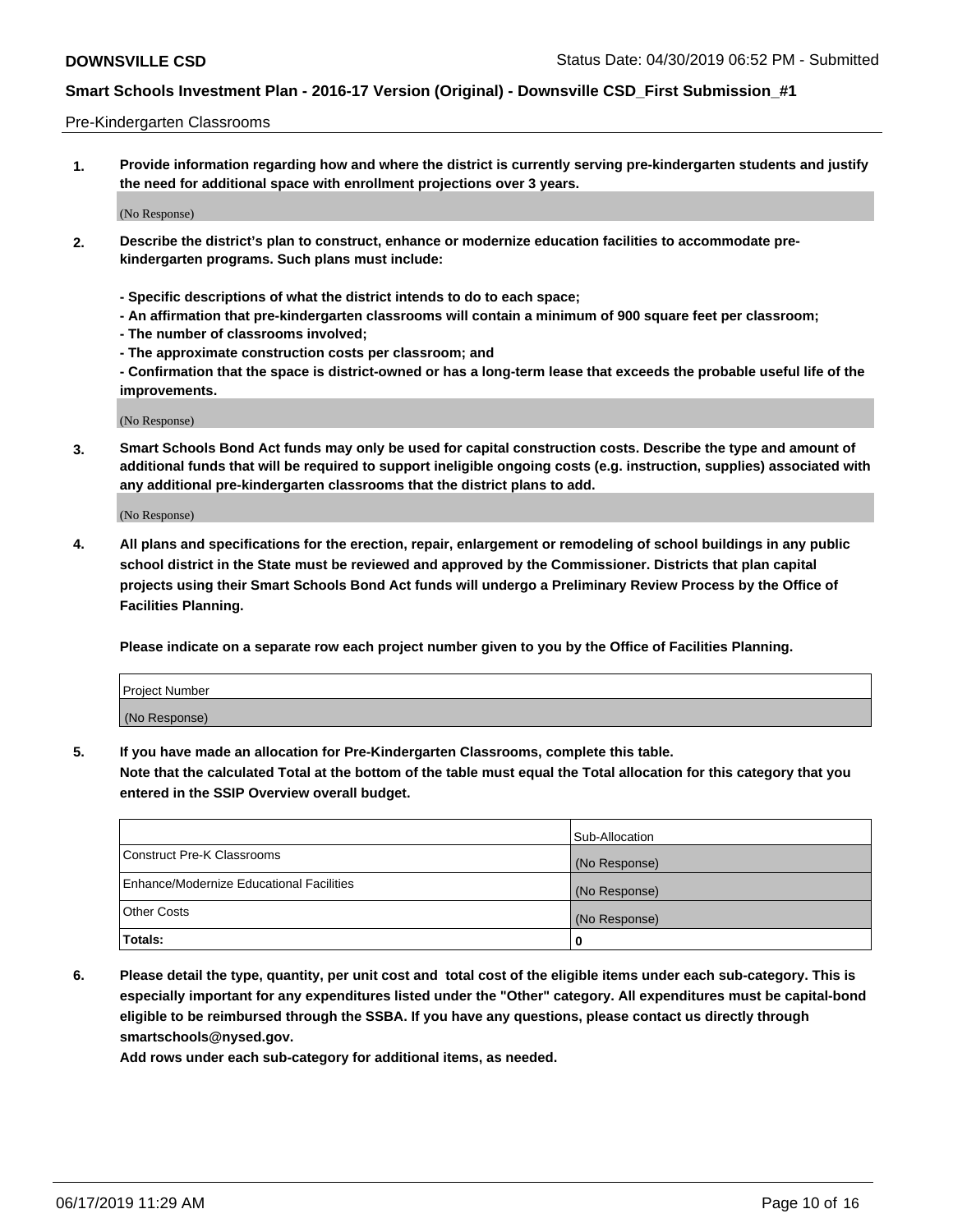Pre-Kindergarten Classrooms

| Select the allowable expenditure | Item to be purchased | Quantity      | Cost per Item | <b>Total Cost</b> |
|----------------------------------|----------------------|---------------|---------------|-------------------|
| type.                            |                      |               |               |                   |
| Repeat to add another item under |                      |               |               |                   |
| each type.                       |                      |               |               |                   |
| (No Response)                    | (No Response)        | (No Response) | (No Response) | (No Response)     |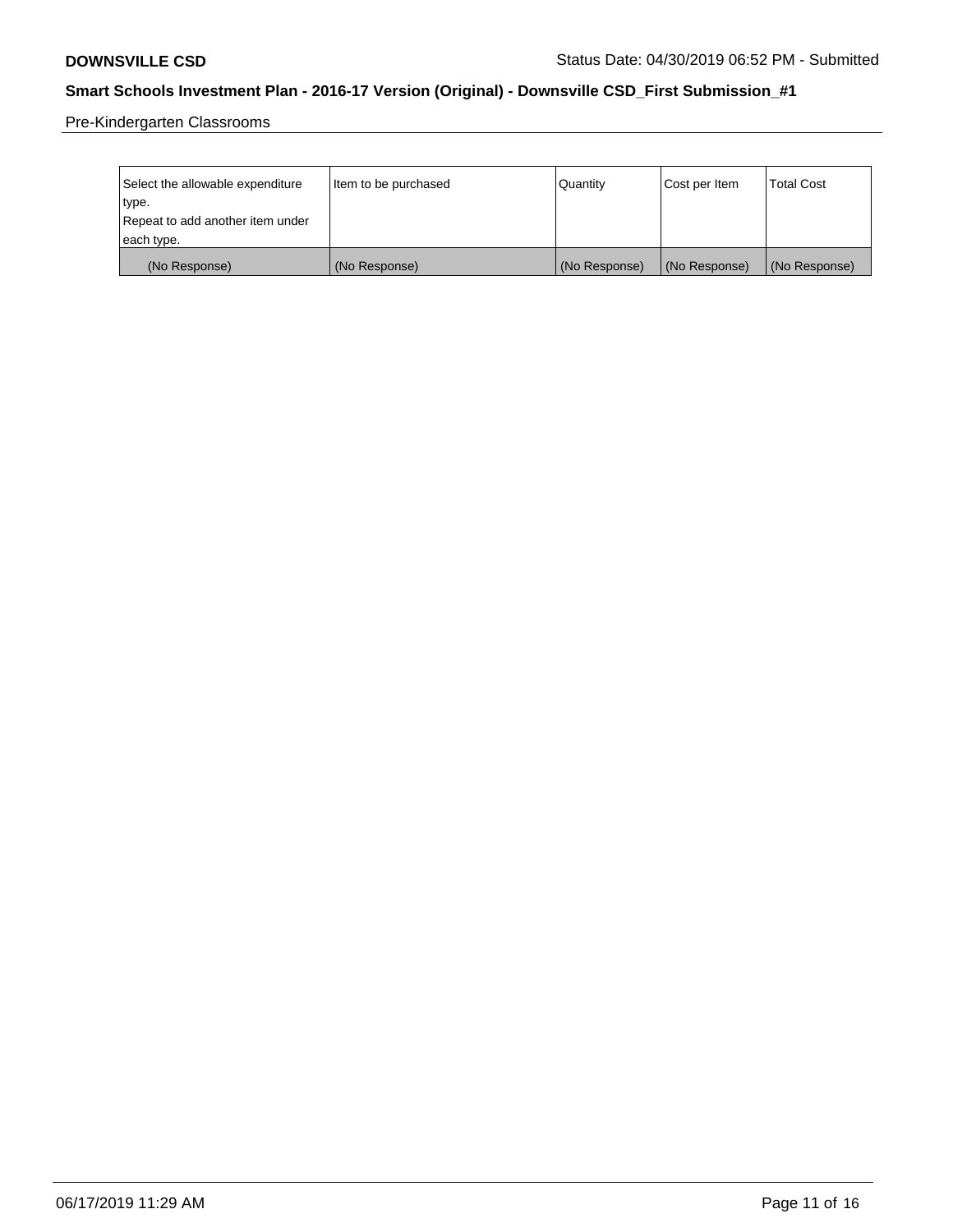Replace Transportable Classrooms

**1. Describe the district's plan to construct, enhance or modernize education facilities to provide high-quality instructional space by replacing transportable classrooms.**

(No Response)

**2. All plans and specifications for the erection, repair, enlargement or remodeling of school buildings in any public school district in the State must be reviewed and approved by the Commissioner. Districts that plan capital projects using their Smart Schools Bond Act funds will undergo a Preliminary Review Process by the Office of Facilities Planning.**

**Please indicate on a separate row each project number given to you by the Office of Facilities Planning.**

| Project Number |  |
|----------------|--|
|                |  |
|                |  |
|                |  |
|                |  |
| (No Response)  |  |
|                |  |
|                |  |
|                |  |

**3. For large projects that seek to blend Smart Schools Bond Act dollars with other funds, please note that Smart Schools Bond Act funds can be allocated on a pro rata basis depending on the number of new classrooms built that directly replace transportable classroom units.**

**If a district seeks to blend Smart Schools Bond Act dollars with other funds describe below what other funds are being used and what portion of the money will be Smart Schools Bond Act funds.**

(No Response)

**4. If you have made an allocation for Replace Transportable Classrooms, complete this table. Note that the calculated Total at the bottom of the table must equal the Total allocation for this category that you entered in the SSIP Overview overall budget.**

|                                                | Sub-Allocation |
|------------------------------------------------|----------------|
| Construct New Instructional Space              | (No Response)  |
| Enhance/Modernize Existing Instructional Space | (No Response)  |
| <b>Other Costs</b>                             | (No Response)  |
| Totals:                                        | 0              |

**5. Please detail the type, quantity, per unit cost and total cost of the eligible items under each sub-category. This is especially important for any expenditures listed under the "Other" category. All expenditures must be capital-bond eligible to be reimbursed through the SSBA. If you have any questions, please contact us directly through smartschools@nysed.gov.**

| Select the allowable expenditure | Item to be purchased | l Quantitv    | Cost per Item | <b>Total Cost</b> |
|----------------------------------|----------------------|---------------|---------------|-------------------|
| type.                            |                      |               |               |                   |
| Repeat to add another item under |                      |               |               |                   |
| each type.                       |                      |               |               |                   |
| (No Response)                    | (No Response)        | (No Response) | (No Response) | (No Response)     |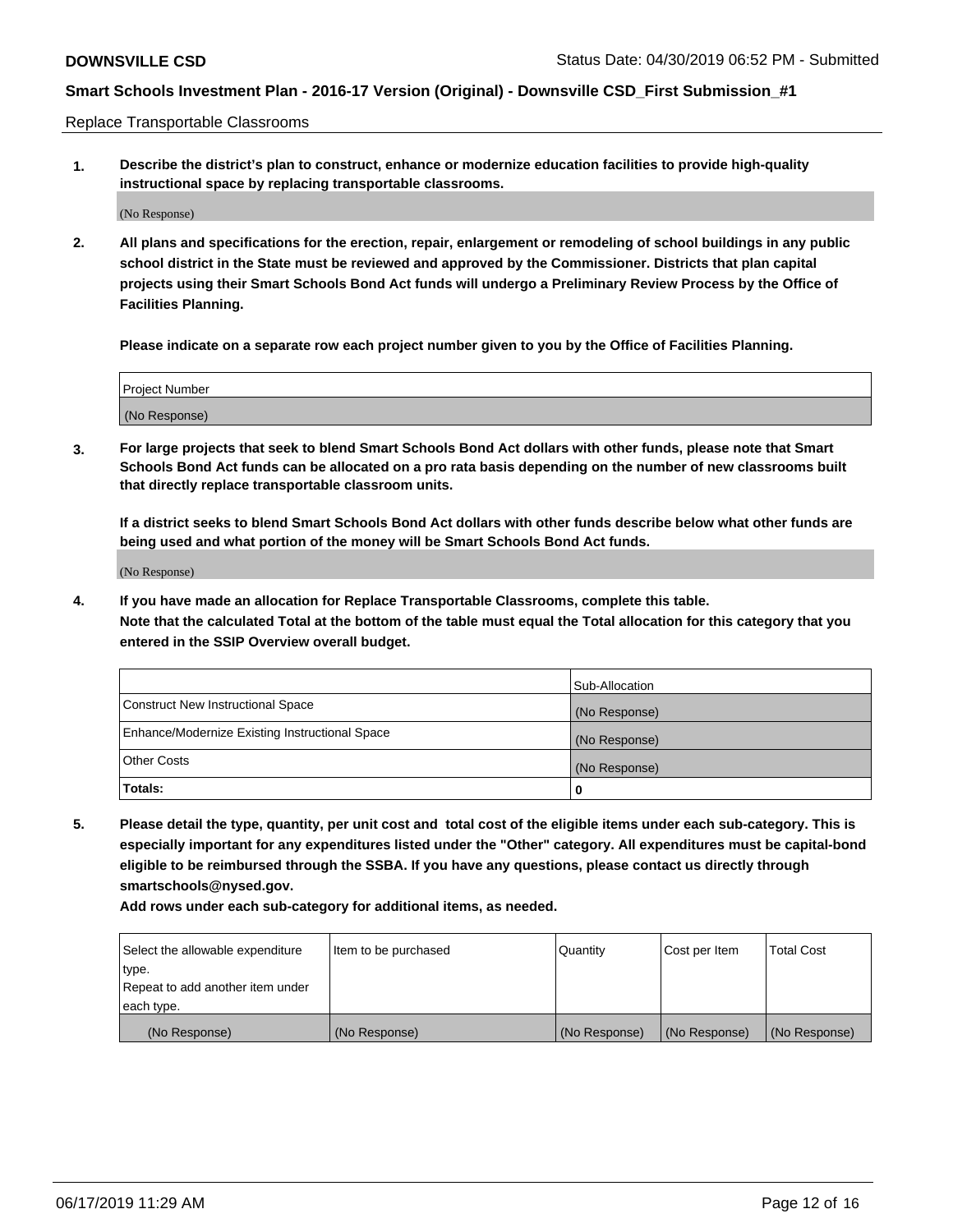#### High-Tech Security Features

### **1. Describe how you intend to use Smart Schools Bond Act funds to install high-tech security features in school buildings and on school campuses.**

Downsville CSD will be using Smart Schools Bond Act funds to upgrade it security camera system to an IP server based system. This system will include a networked server that will record high mega-pixel IP security cameras using the schools existing computer network. The district will utilize these funds to procure the equipment only and provide cabling for the cameras using local district funds. The upgraded quality of the cameras will allow for better, more detailed coverage that can be securely accessed by district personnel.

**2. All plans and specifications for the erection, repair, enlargement or remodeling of school buildings in any public school district in the State must be reviewed and approved by the Commissioner. Districts that plan capital projects using their Smart Schools Bond Act funds will undergo a Preliminary Review Process by the Office of Facilities Planning.** 

**Please indicate on a separate row each project number given to you by the Office of Facilities Planning.**

| <b>Project Number</b> |  |
|-----------------------|--|
| 12-03-01-04-7-999-BA1 |  |

- **3. Was your project deemed eligible for streamlined Review?**
	- Yes
	- $\square$  No
	- **3a. Districts with streamlined projects must certify that they have reviewed all installations with their licensed architect or engineer of record, and provide that person's name and license number. The licensed professional must review the products and proposed method of installation prior to implementation and review the work during and after completion in order to affirm that the work was code-compliant, if requested.**
		- By checking this box, you certify that the district has reviewed all installations with a licensed architect or engineer of record.
- **4. Include the name and license number of the architect or engineer of record.**

| Name            | License Number |
|-----------------|----------------|
| Jeffrey Robbins | 35151          |

**5. If you have made an allocation for High-Tech Security Features, complete this table.**

**Note that the calculated Total at the bottom of the table must equal the Total allocation for this category that you entered in the SSIP Overview overall budget.**

|                                                      | Sub-Allocation |
|------------------------------------------------------|----------------|
| Capital-Intensive Security Project (Standard Review) | (No Response)  |
| <b>Electronic Security System</b>                    | 86,746         |
| <b>Entry Control System</b>                          | (No Response)  |
| Approved Door Hardening Project                      | (No Response)  |
| <b>Other Costs</b>                                   | 59,463         |
| Totals:                                              | 146,209        |

**6. Please detail the type, quantity, per unit cost and total cost of the eligible items under each sub-category. This is especially important for any expenditures listed under the "Other" category. All expenditures must be capital-bond eligible to be reimbursed through the SSBA. If you have any questions, please contact us directly through smartschools@nysed.gov.**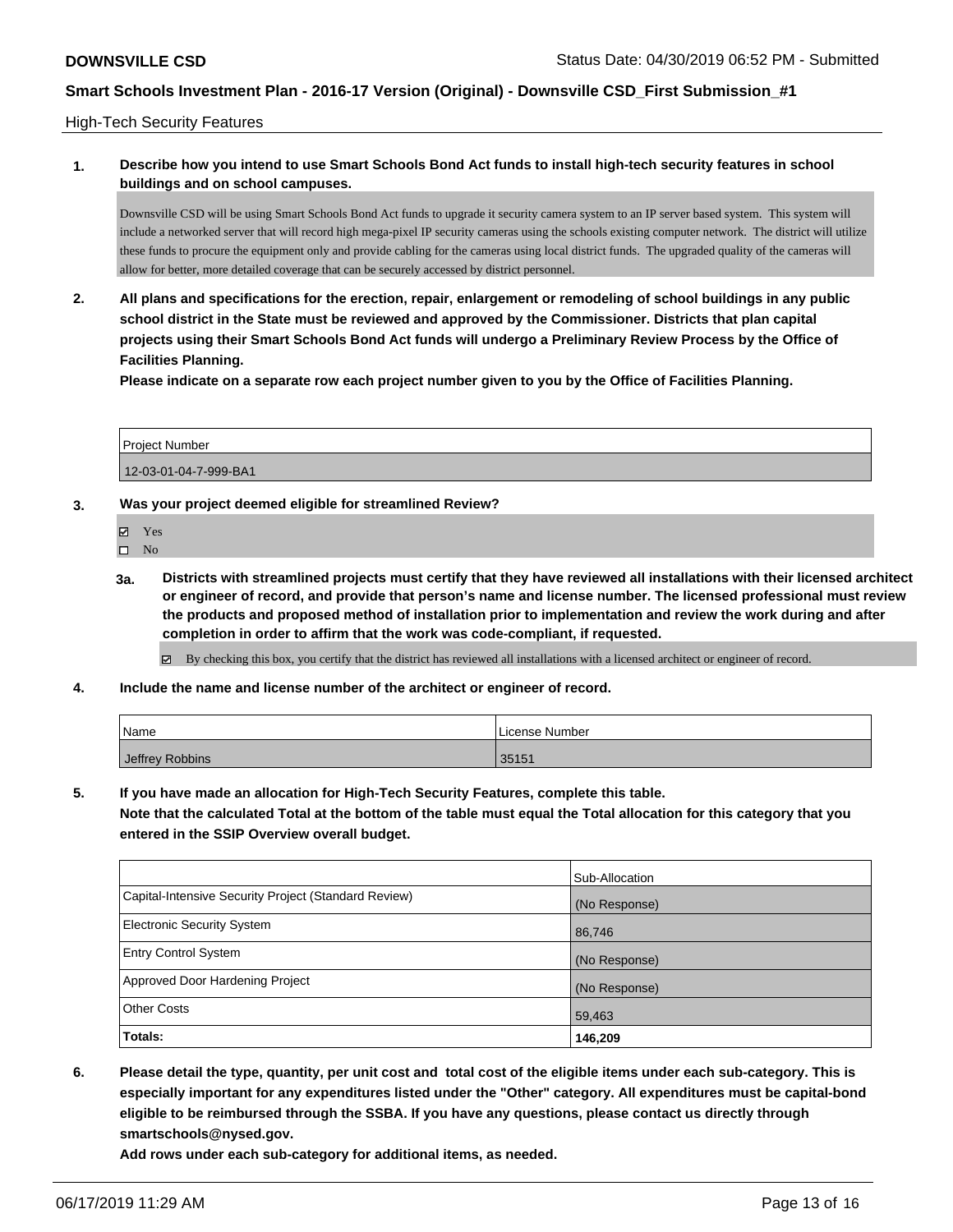High-Tech Security Features

| Select the allowable expenditure<br>type.<br>Repeat to add another item under<br>each type. | Item to be purchased                                                                                                                              | Quantity | Cost per Item | <b>Total Cost</b> |
|---------------------------------------------------------------------------------------------|---------------------------------------------------------------------------------------------------------------------------------------------------|----------|---------------|-------------------|
| <b>Other Costs</b>                                                                          | <b>Professional Services for</b><br>Engineering/Programming/Proj<br>Management/Checkout                                                           | 1.00     | 16,913        | 16,913            |
| <b>Other Costs</b>                                                                          | Installation                                                                                                                                      | 1.00     | 42,550        | 42,550            |
| <b>Electronic Security System</b>                                                           | Avigilon: 3.0 Megapixel WDR,<br>LightCatcher, Day/Night, Surface<br>Indoor Dome, 3-9mm f/1.3 P-iris lens,<br>Self-Learning Video Analytics        | 9.00     | 748           | 6,732             |
| <b>Electronic Security System</b>                                                           | Avigilon: 3x 3 MP, Pendant<br>Multisensor Camera, 2.8-8mm f/1.3, B<br>series for use with CM-MT-WALL1                                             | 4.00     | 1,679         | 6,716             |
| <b>Electronic Security System</b>                                                           | Avigilon: 5.0 Megapixel, LightCatcher,<br>Day/Night, Pendant Dome, 4.3-8mm<br>f/1.8 P-iris lens, Self-Learning Video<br>Analytics                 | 5.00     | 941           | 4,705             |
| <b>Electronic Security System</b>                                                           | Avigilon: ACC 6 Enterprise license for<br>up to 1 camera channels                                                                                 | 5.00     | 300           | 1,500             |
| <b>Electronic Security System</b>                                                           | Avigilon: ACC 6 Enterprise license for<br>up to 4 camera channels                                                                                 | 2.00     | 1,034         | 2,068             |
| <b>Electronic Security System</b>                                                           | Avigilon: Corner mount adapter for use<br>with H4A-MT-WALL1, H4-BO-JBOX1<br>or HD Bullet Camera                                                   | 4.00     | 81            | 324               |
| <b>Electronic Security System</b>                                                           | Avigilon: Pendant Wall Arm (needs<br>H4F-MT-NPTA1)                                                                                                | 4.00     | 63            | 252               |
| <b>Electronic Security System</b>                                                           | Avigilon: Single port Gigabit 802.3at<br>PoE Plus injector, Class 4 - NA power<br>cord                                                            | 6.00     | 68            | 408               |
| <b>Electronic Security System</b>                                                           | Avigilon: Wall mount bracket for use<br>with H4A-DP pendant dome cameras                                                                          | 5.00     | 54            | 270               |
| <b>Electronic Security System</b>                                                           | Day Automation: Exterior IP Camera<br><b>Termination Kit</b>                                                                                      | 12.00    | 99            | 1,188             |
| <b>Electronic Security System</b>                                                           | Day Automation: Interior IP Camera<br><b>Termination Kit</b>                                                                                      | 25.00    | 28            | 700               |
| <b>Electronic Security System</b>                                                           | Avigilon: 2.0 Megapixel (1080p) WDR,<br>LightCatcher, Day/Night, Indoor Dome,<br>3-9mm f/1.3 P-iris lens, Self-Learning<br><b>Video Analytics</b> | 16.00    | 716           | 11,456            |
| <b>Electronic Security System</b>                                                           | Avigilon: 4K (8 MP) H.264 HD Pro with<br>LightCatcher Technology                                                                                  | 1.00     | 1,867         | 1,867             |
| <b>Electronic Security System</b>                                                           | Avigilon: 5K (16 MP) H.264 HD Pro<br>with LightCatcher Technology                                                                                 | 2.00     | 6,713         | 13,426            |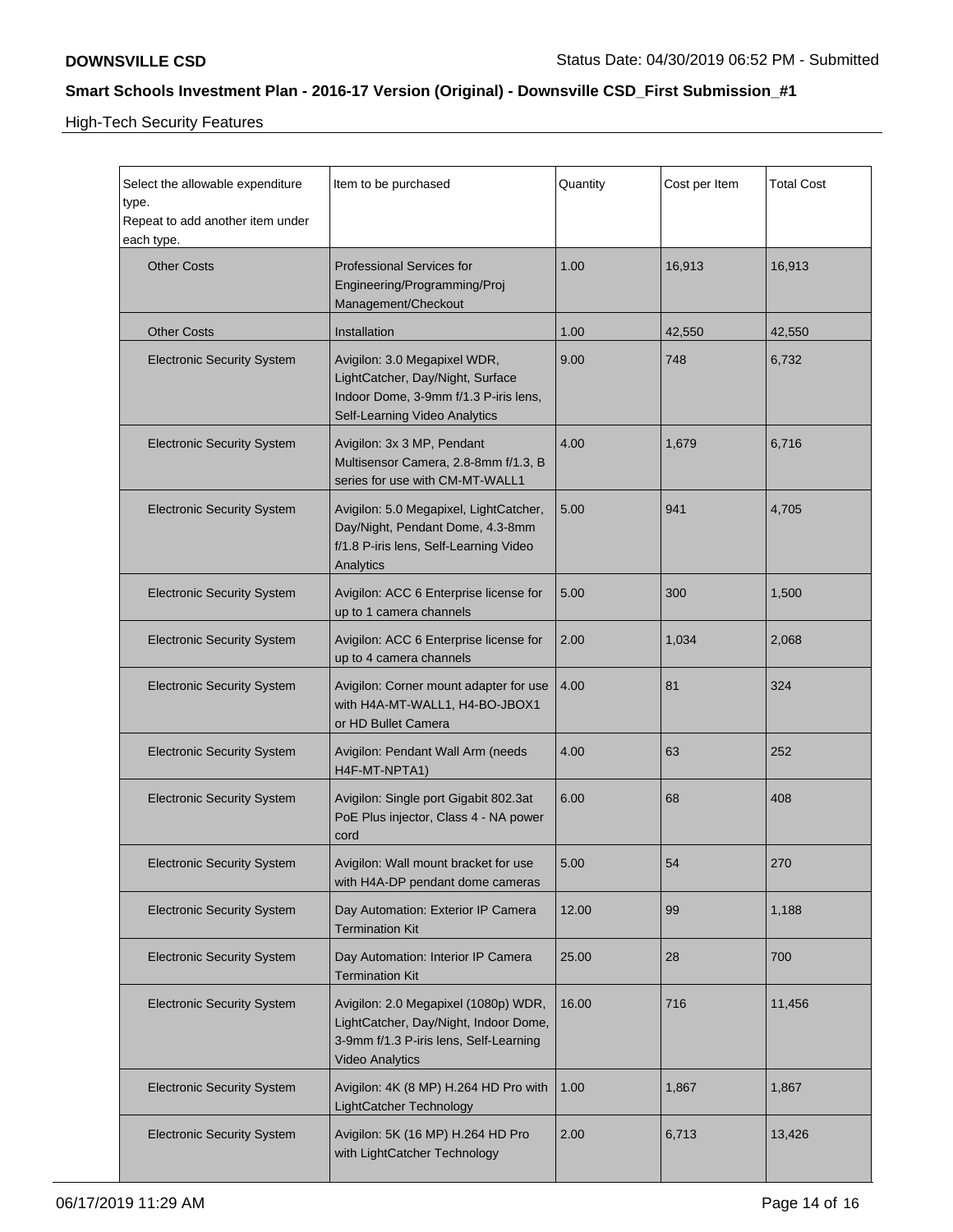High-Tech Security Features

| Select the allowable expenditure<br>type.<br>Repeat to add another item under<br>each type. | Item to be purchased                                                                                                                                                           | Quantity | Cost per Item | <b>Total Cost</b> |
|---------------------------------------------------------------------------------------------|--------------------------------------------------------------------------------------------------------------------------------------------------------------------------------|----------|---------------|-------------------|
| <b>Electronic Security System</b>                                                           | Avigilon: ACC 6 Enterprise license for<br>up to 24 camera channels                                                                                                             | 1.00     | 5,993         | 5,993             |
| <b>Electronic Security System</b>                                                           | Avigilon: Canon, 24mm, f/1.4, Auto-Iris                                                                                                                                        | 2.00     | 3,169         | 6,338             |
| <b>Electronic Security System</b>                                                           | Avigilon: Large Format Enclosure for<br>HD IP Pro Cameras with<br>12VDC/24VAC Heater, Wall Bracket<br>and Sunshield, Max combined camera<br>and lens length is 12.8" (32.5 cm) | 3.00     | 372           | 1,116             |
| <b>Electronic Security System</b>                                                           | Avigilon: Optional PoE+ power<br>module, Powers full camera enclosure<br>features & camera with a single<br>Ethernet connection                                                | 3.00     | 211           | 633               |
| <b>Electronic Security System</b>                                                           | Avigilon: Reinforcing wall mount<br>adapter for ES-HD-HWS-SM, ES-HD-<br>HWS, ES-HD-CWS, ES-HD-HWS-LG<br>& ES-HD-CWS-LG                                                         | 3.00     | 36            | 108               |
| <b>Electronic Security System</b>                                                           | Avigilon: Sigma, 35mm, f/1.4, Auto-Iris                                                                                                                                        | 1.00     | 1,779         | 1,779             |
| <b>Electronic Security System</b>                                                           | Day Automation: Network Video<br>Server, 2U Rack Mount, 84 TB, and<br>Academic Licensing, Includes<br>application configuration services.                                      | 1.00     | 19,167        | 19,167            |